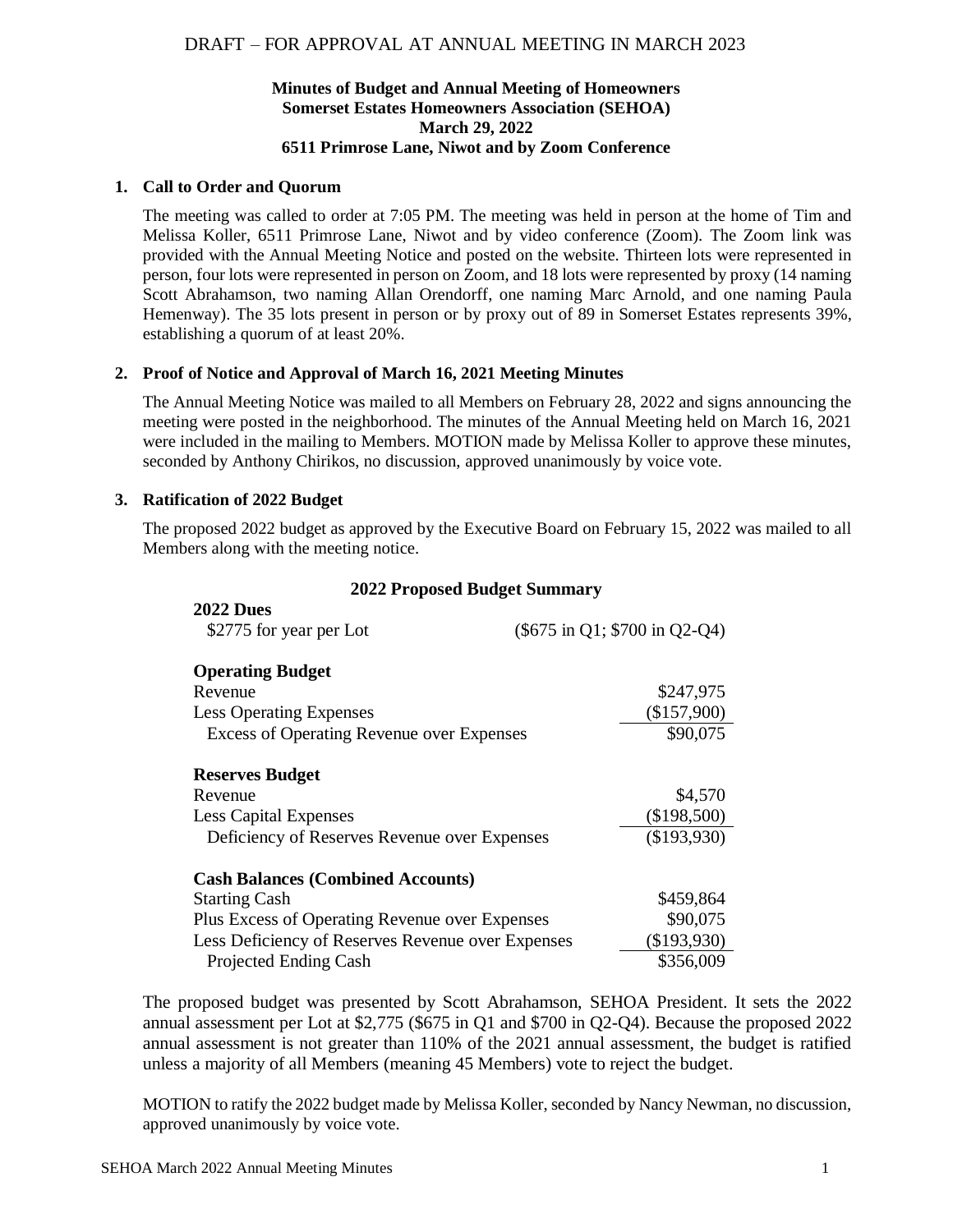# **4. Update by Current Board**

## **2021 Year in Review**

Scott Abrahamson presented the major accomplishments over the past year. The full presentation is posted on somersetestates-hoa.com under Library >> 2022 File Downloads. The following accomplishments were highlighted:

- A final Settlement Agreement with Somerset Homeowners Association (SHOA) was executed on June 21, 2021. It splits water rights approximately 50/50, settles cash balances (\$14,125 transferred to SEHOA from 1999 water defense fund), resolves Outlot ownership, grants an easement for water transfer from SHOA to SEHOA, and establishes a cost sharing agreement on jointly used water infrastructure. This agreement does not solve all or our long-term water issues, but the transfer of title on SEHOA's share of the water rights is an important step.
- The Long-Range Plan developed in 2020 for all current common assets will continue to be updated, taking into account the \$5,000 per Lot special assessment collected in 2021 to help fund the Plan.
- Improved Common Areas:
	- Completed new transfer line and pump from Pond 1 in SHOA to Pond 2 in SEHOA, separating the irrigation systems.
	- Paved old gravel path from Longview to Primrose, including repaving feeder paths and repairing drainage swale next to main path
	- Cleaned up and refurbished landscaping around Ponds 2 and 3; removed dead trees on Outlot D.
	- Raised spruce trees next to street monuments.
	- Added dog waste stations.
	- Repaired major underground leaks in irrigation system.
- Updated HOA insurance coverage with increased property coverage limits, D&O and Fidelity coverage, and umbrella liability coverage.
- Board has initiated discussions with Boulder County about our subdivision roads, after receiving positive results from a homeowner survey on whether to consider a Public Improvement District.
- The Social and Welcome Committee held a couple of parties and distributed welcome baskets to new homeowners in 2021. They are in the process of putting together a neighborhood Directory.
- The main goal of the Architectural Control Committee (ACC) is to maintain and improve the value of homeowner property in Somerset Estates. Work in 2021 included:
	- Approved 17 project requests, most relating to exterior home improvements, including a new home build on the last vacant lot.
	- Continued the maintenance compliance program to maintain strong curb appeal with pruned vegetation and well-maintained yards and structures; next walk-through will be in spring – homeowners are encouraged to cut back trees and shrubs near fences and walkways.
	- Continued mediation process for voluntary re-opening of mountain views to ensure long-term value to homeowners while balancing reasonable privacy needs of neighbors.

Comments/questions from homeowners:

- Dave Fjeldstad wanted to know when the repairs would be completed next to the path by Pond 2. Allan Orendorff, Property Manager, said the repairs were scheduled and would be completed soon.
- Mark Kubik asked whether the leftover spools and piping from the transfer line project could be cleared from near the road leading up to the Left Hand Water tank. Allan Orendorff will take care of this.